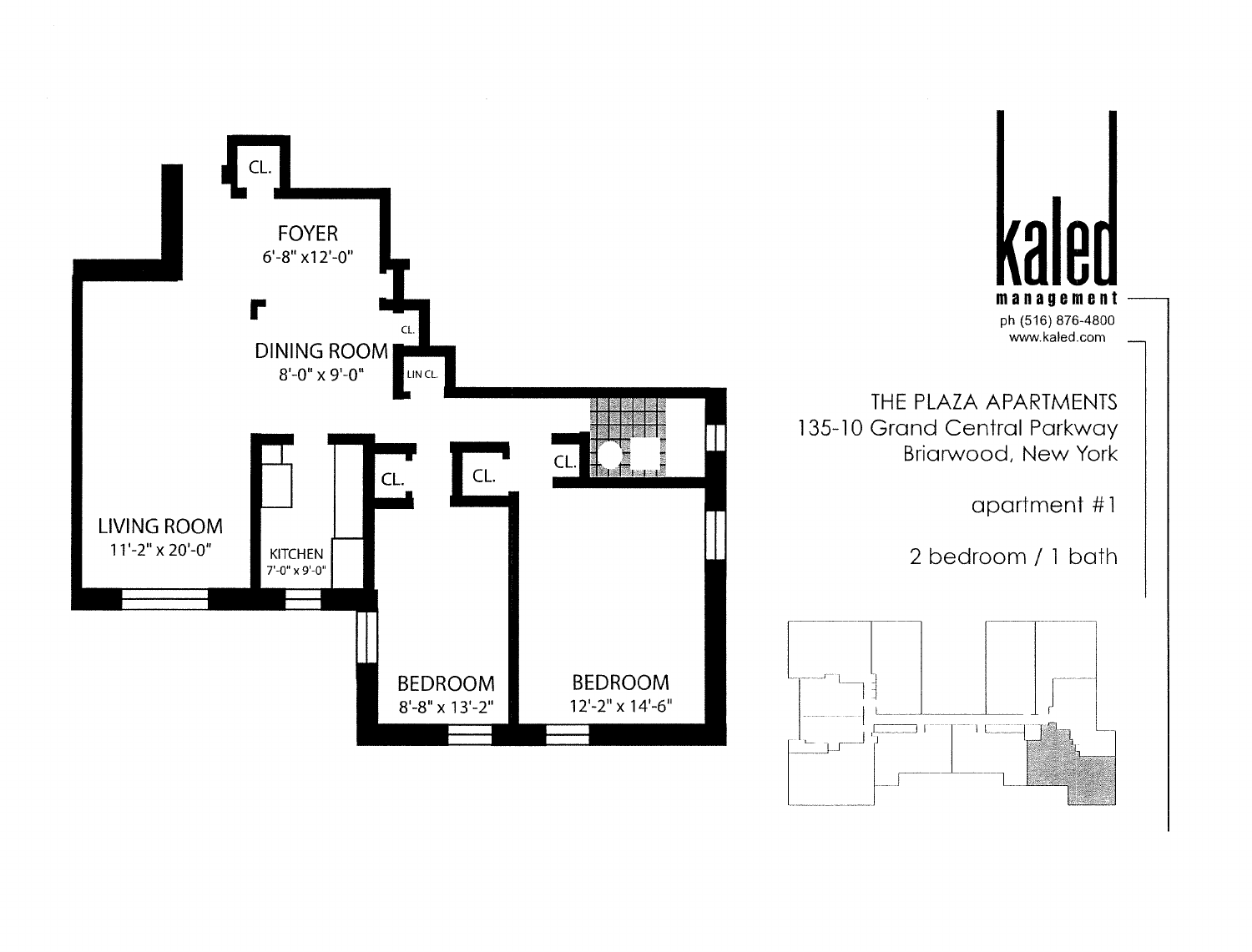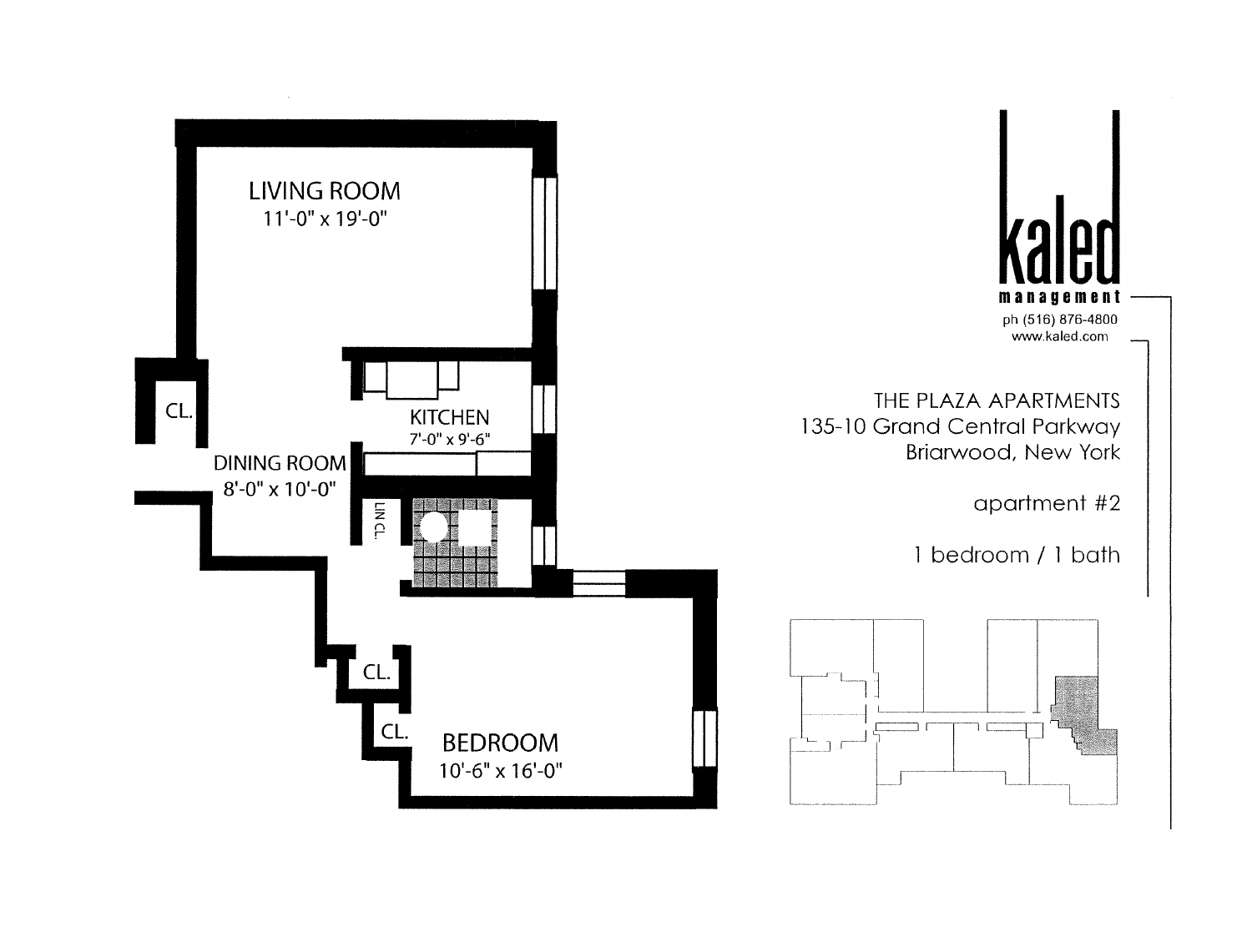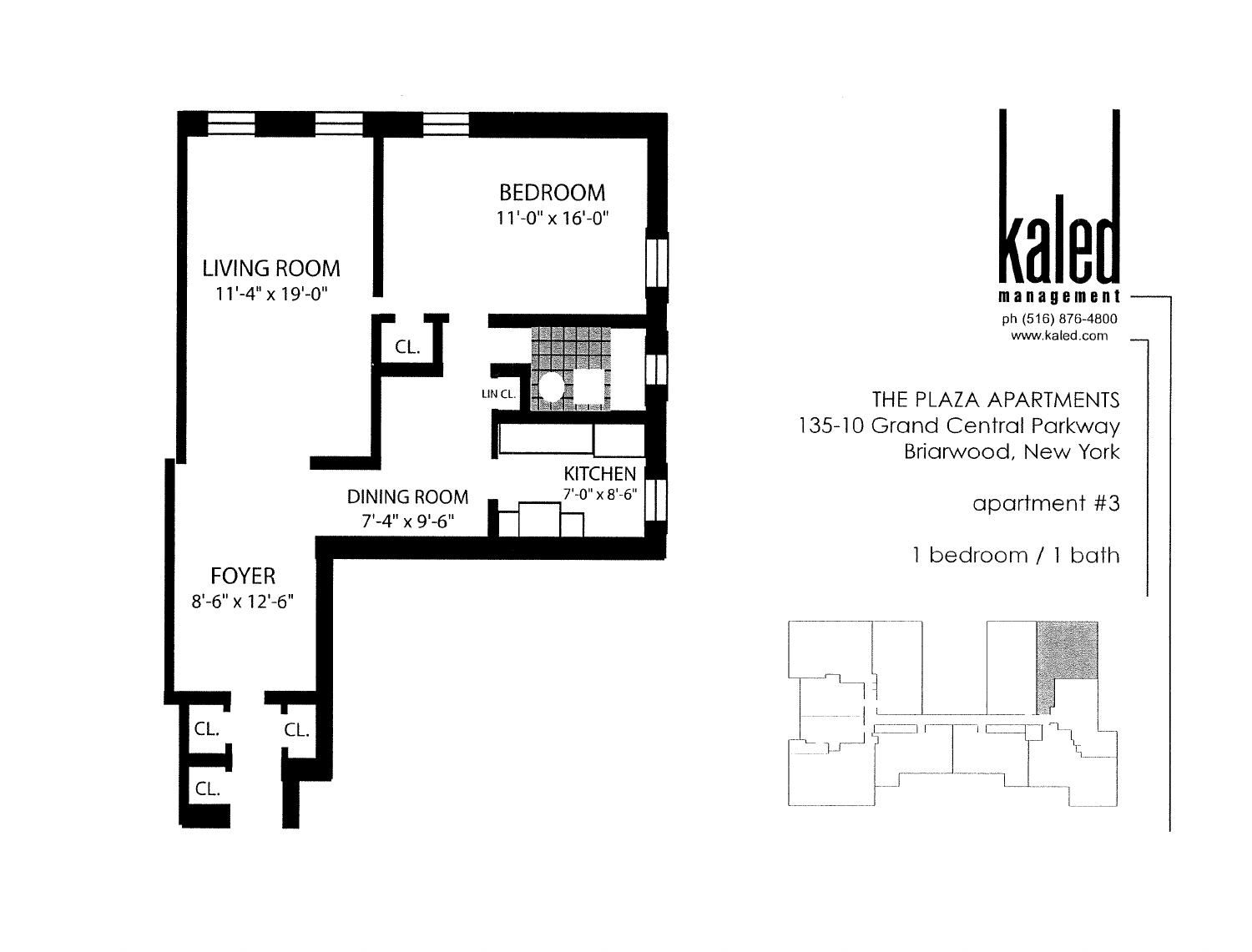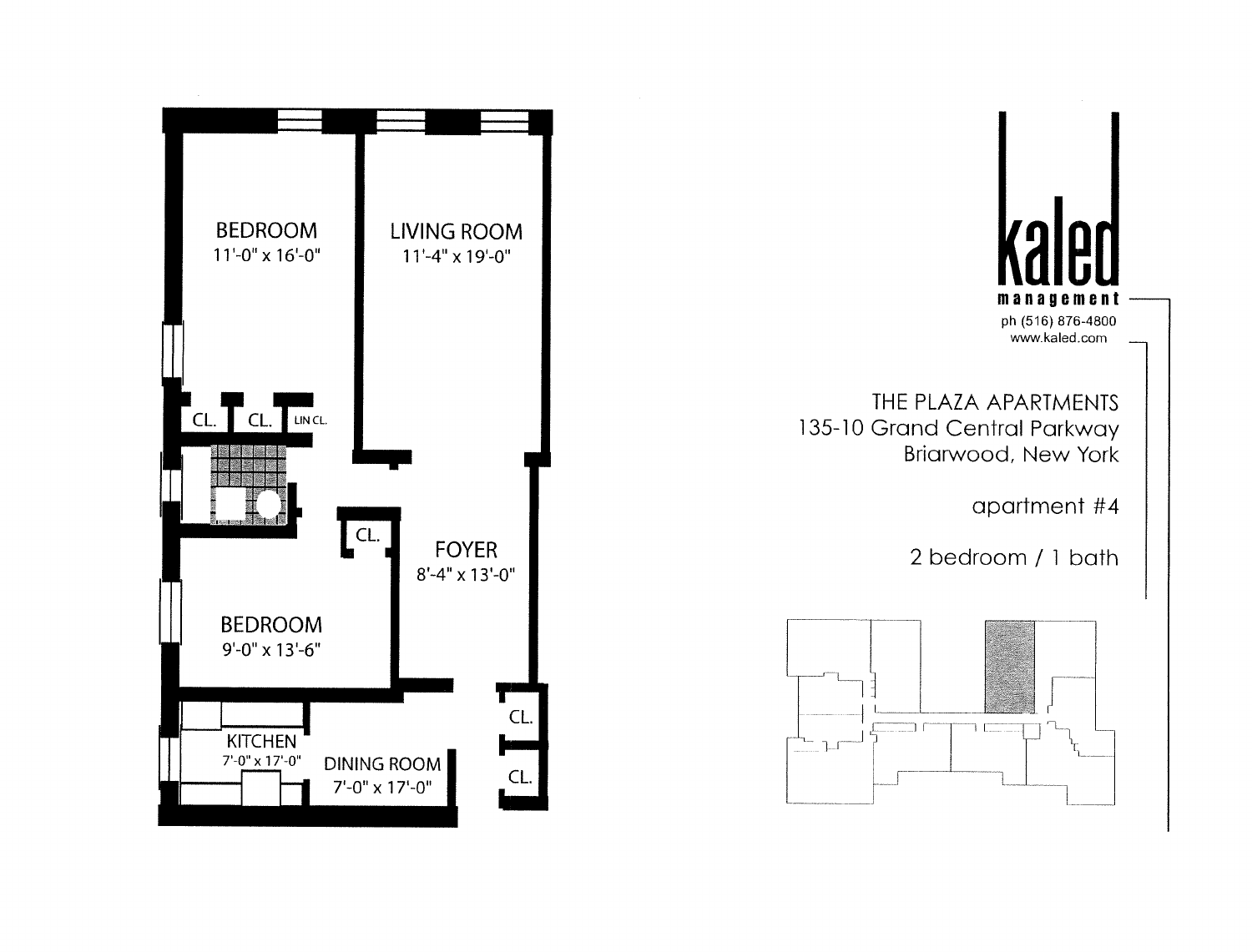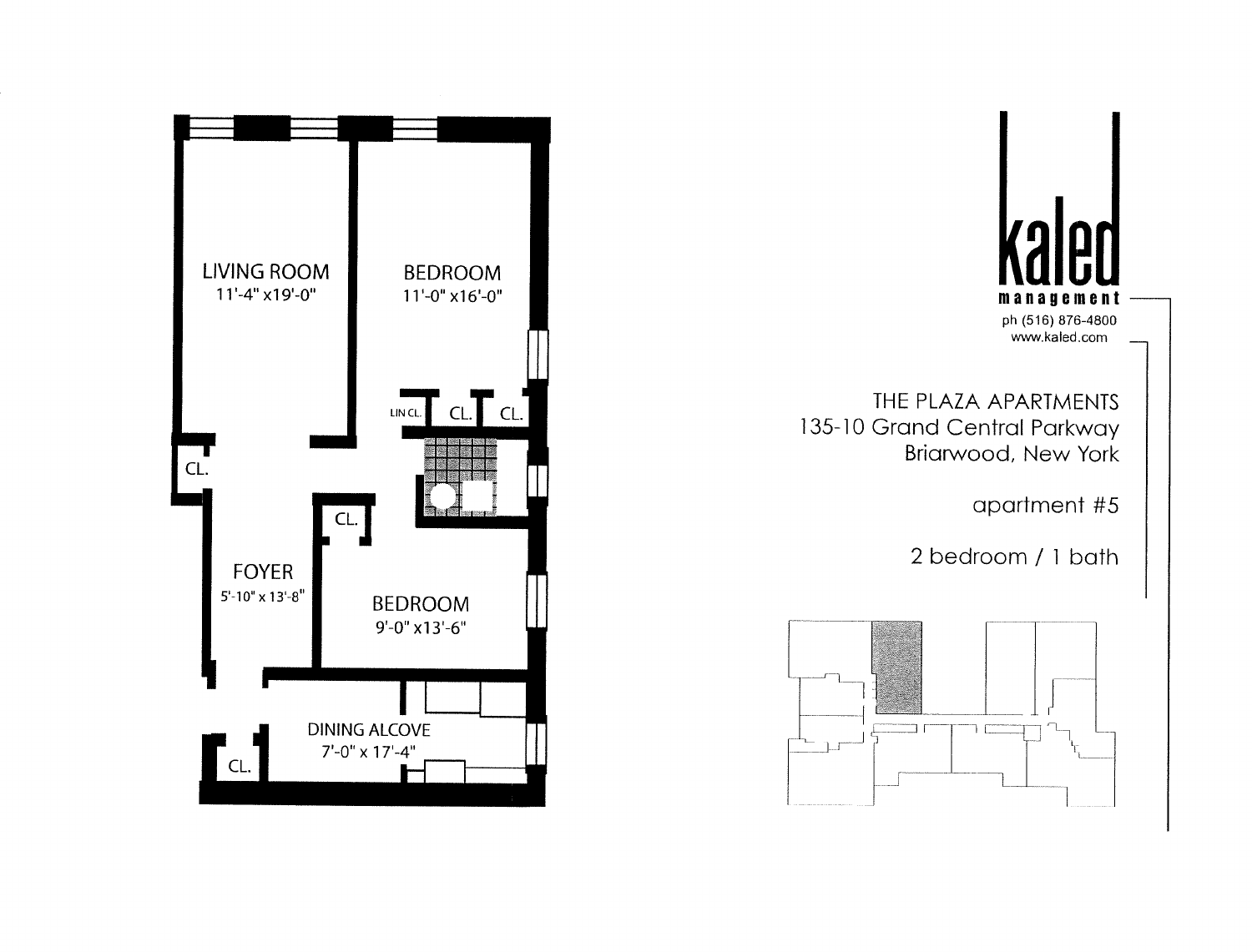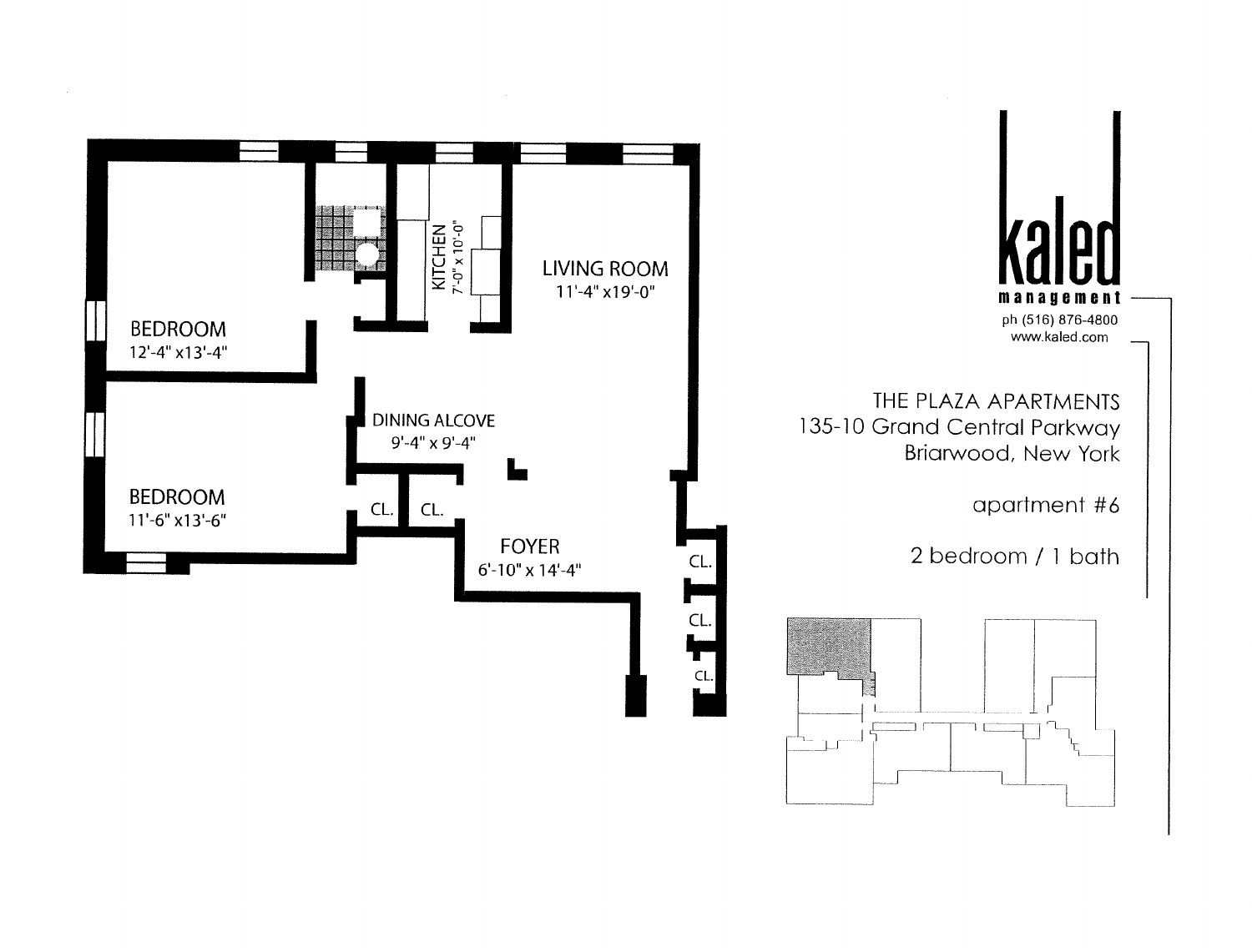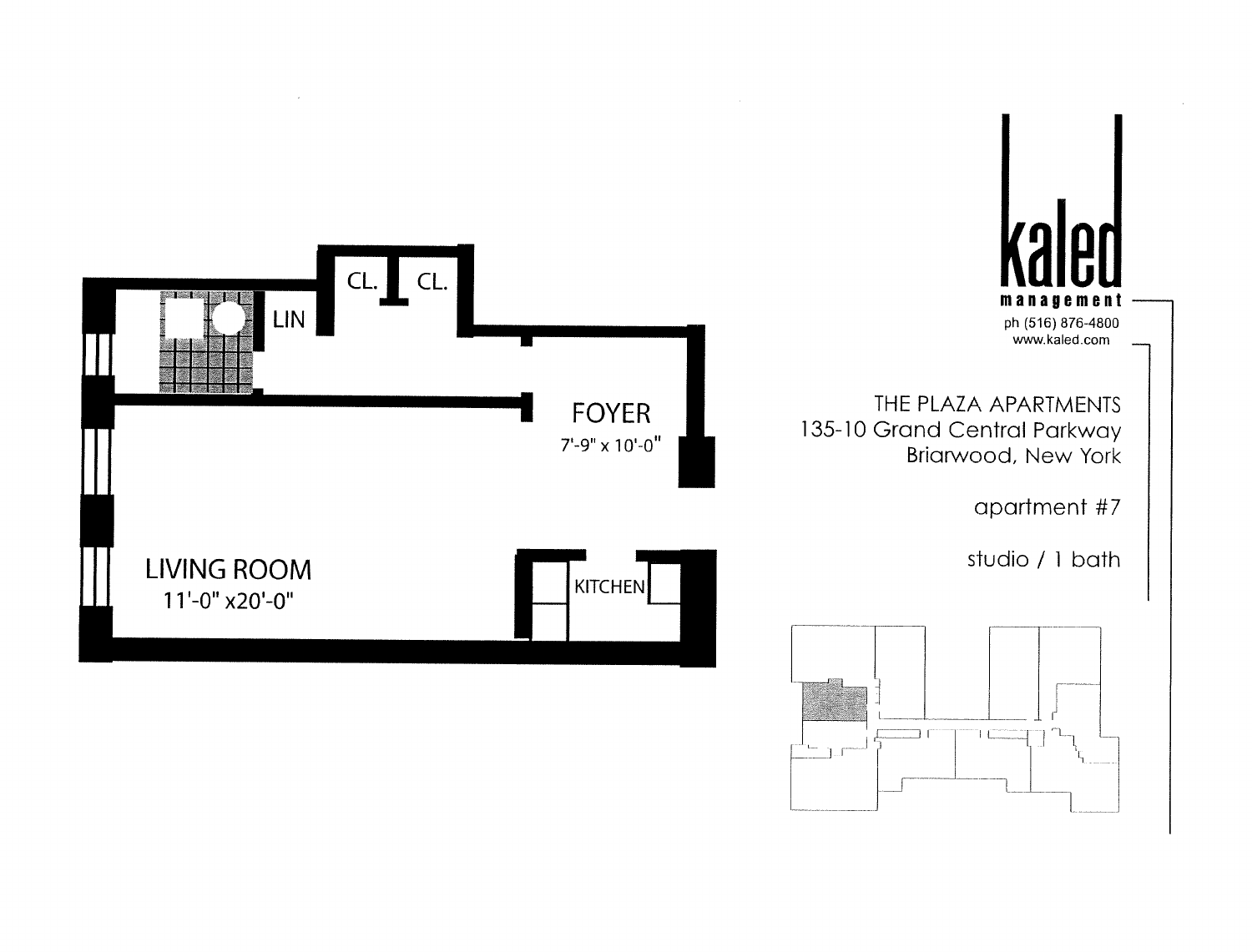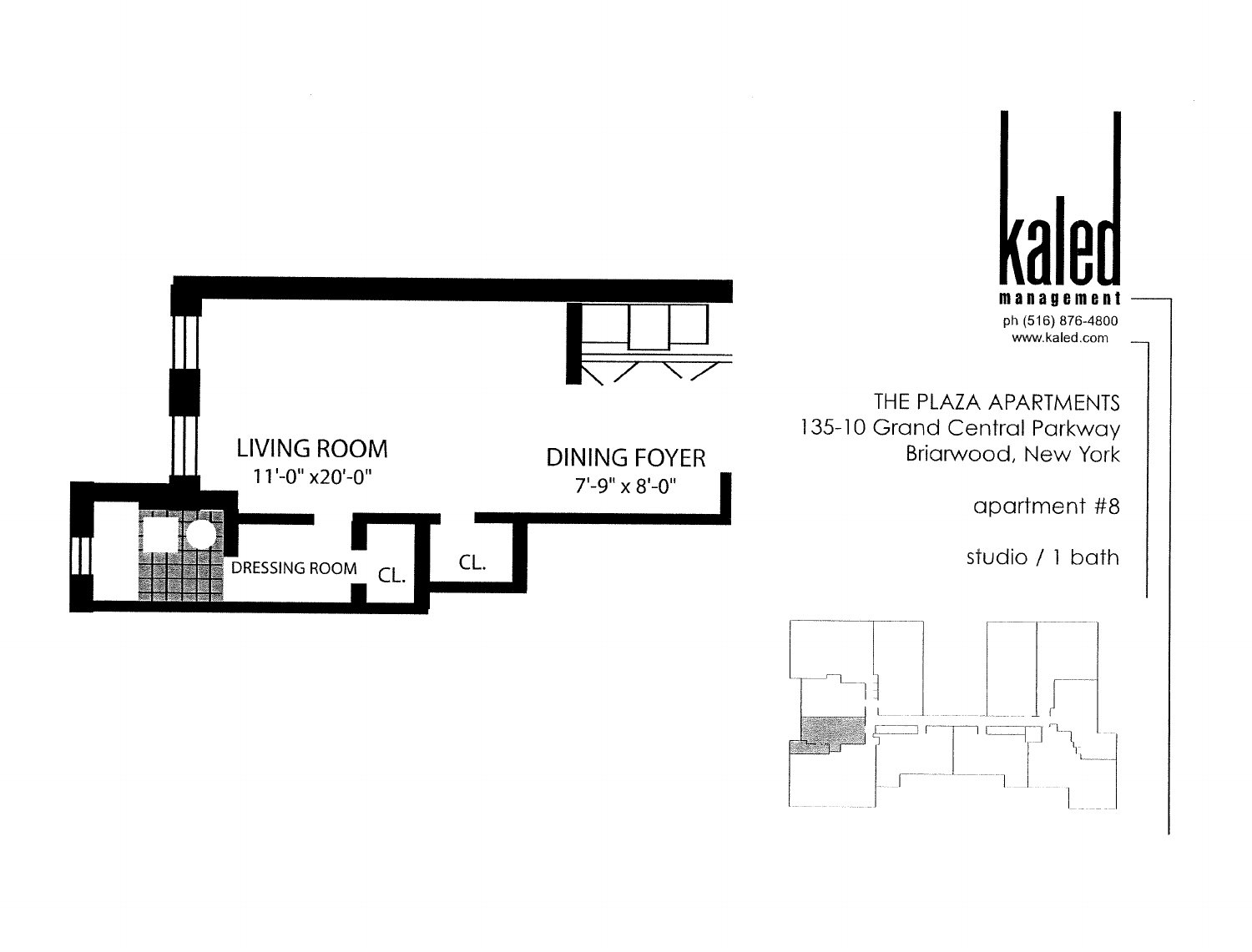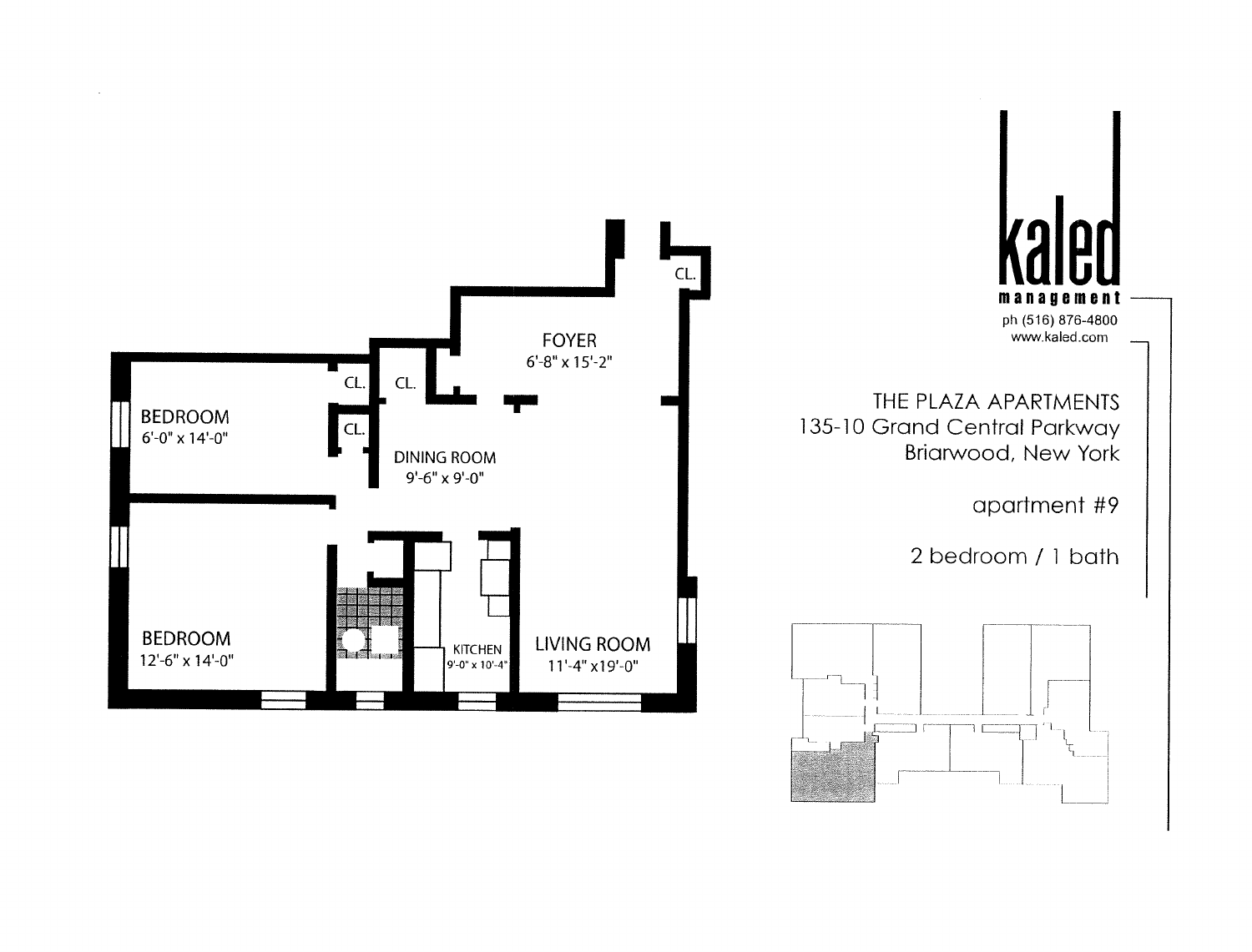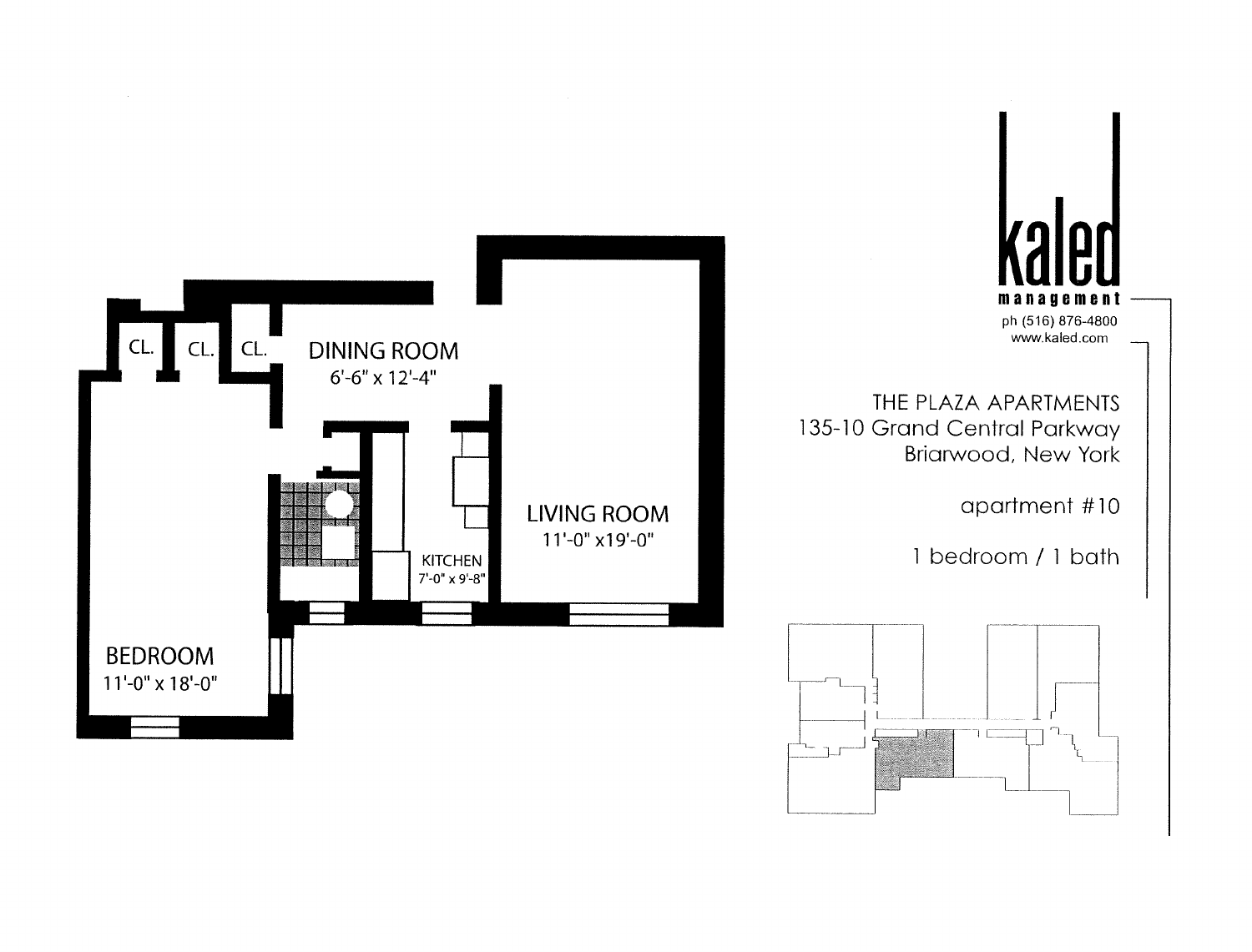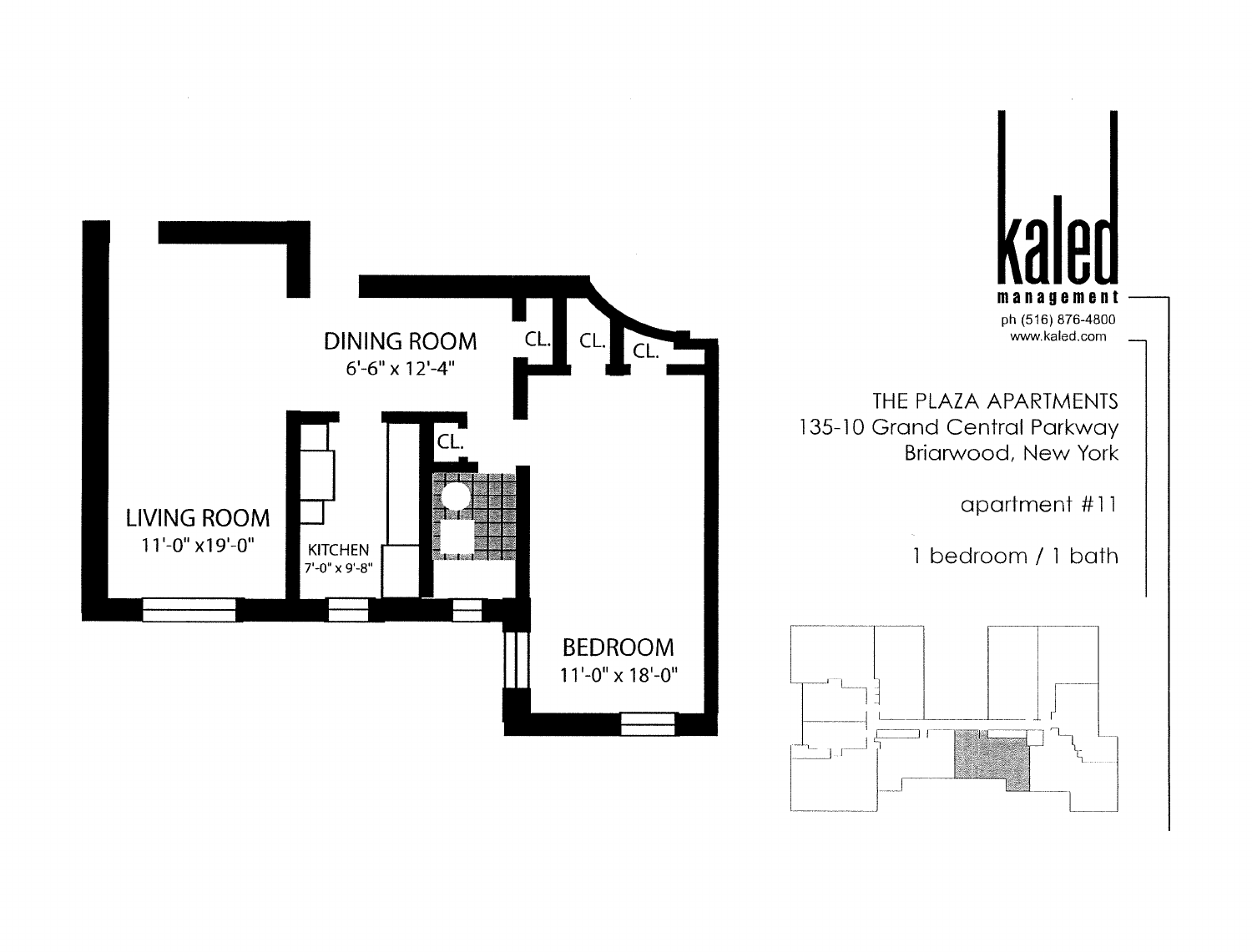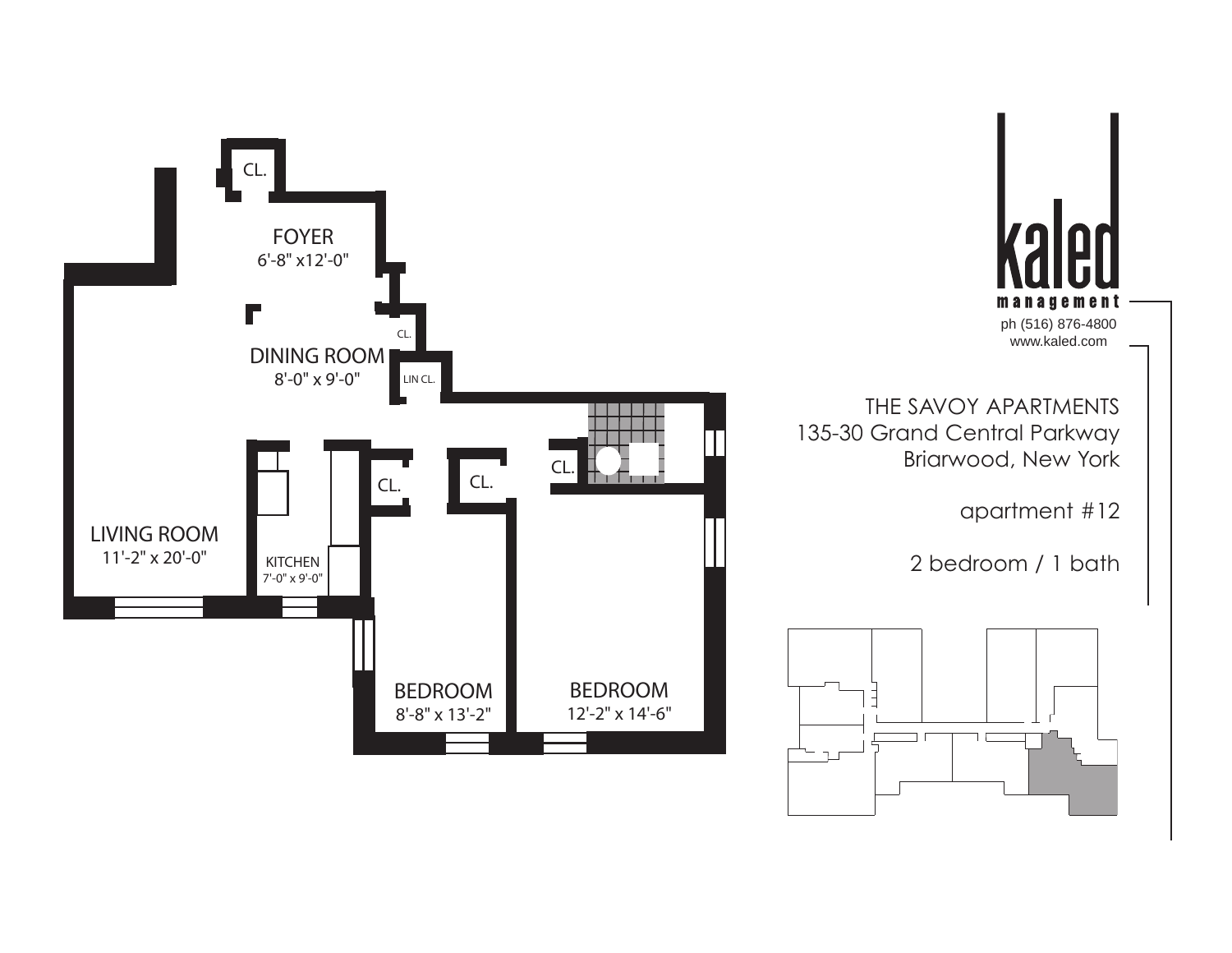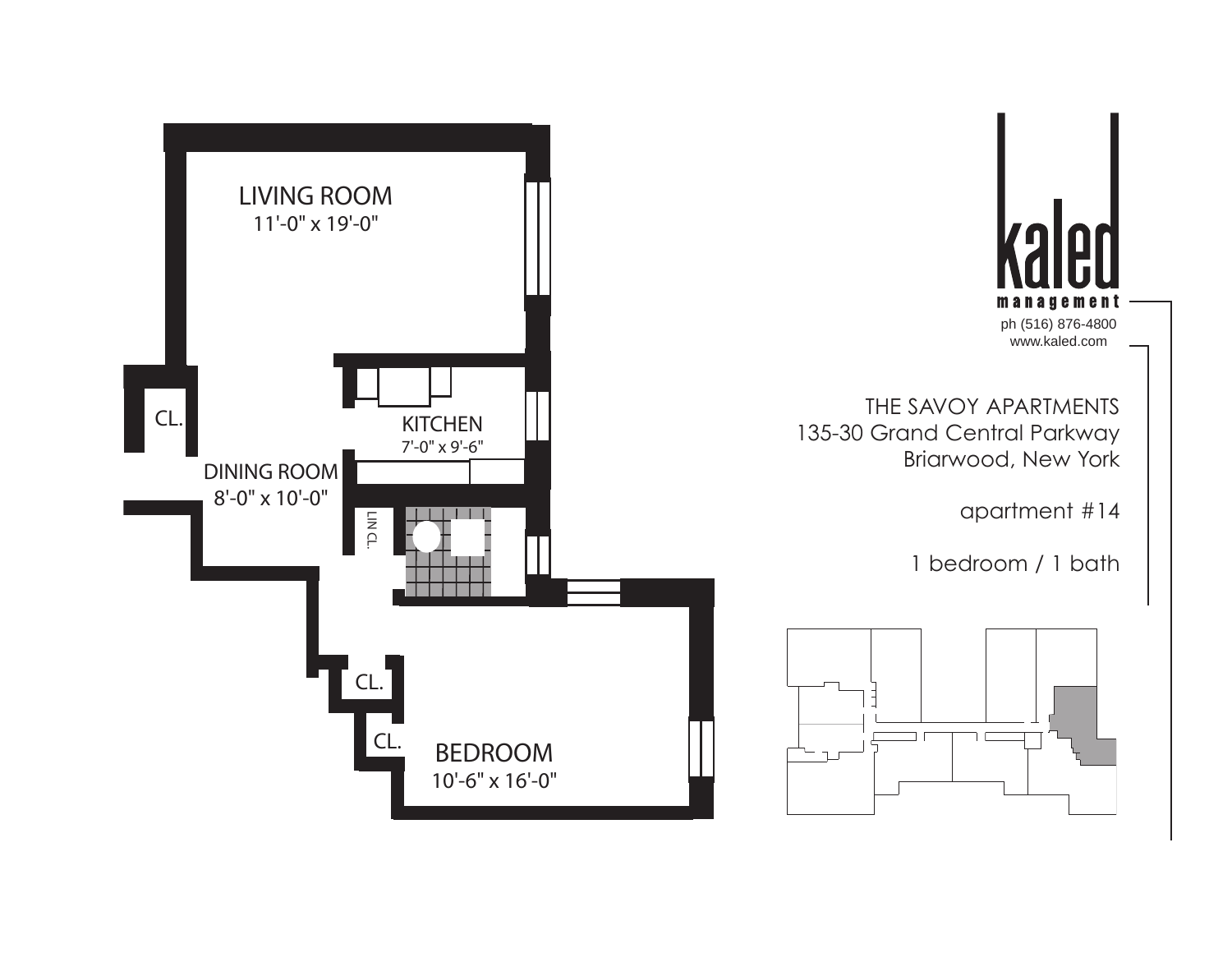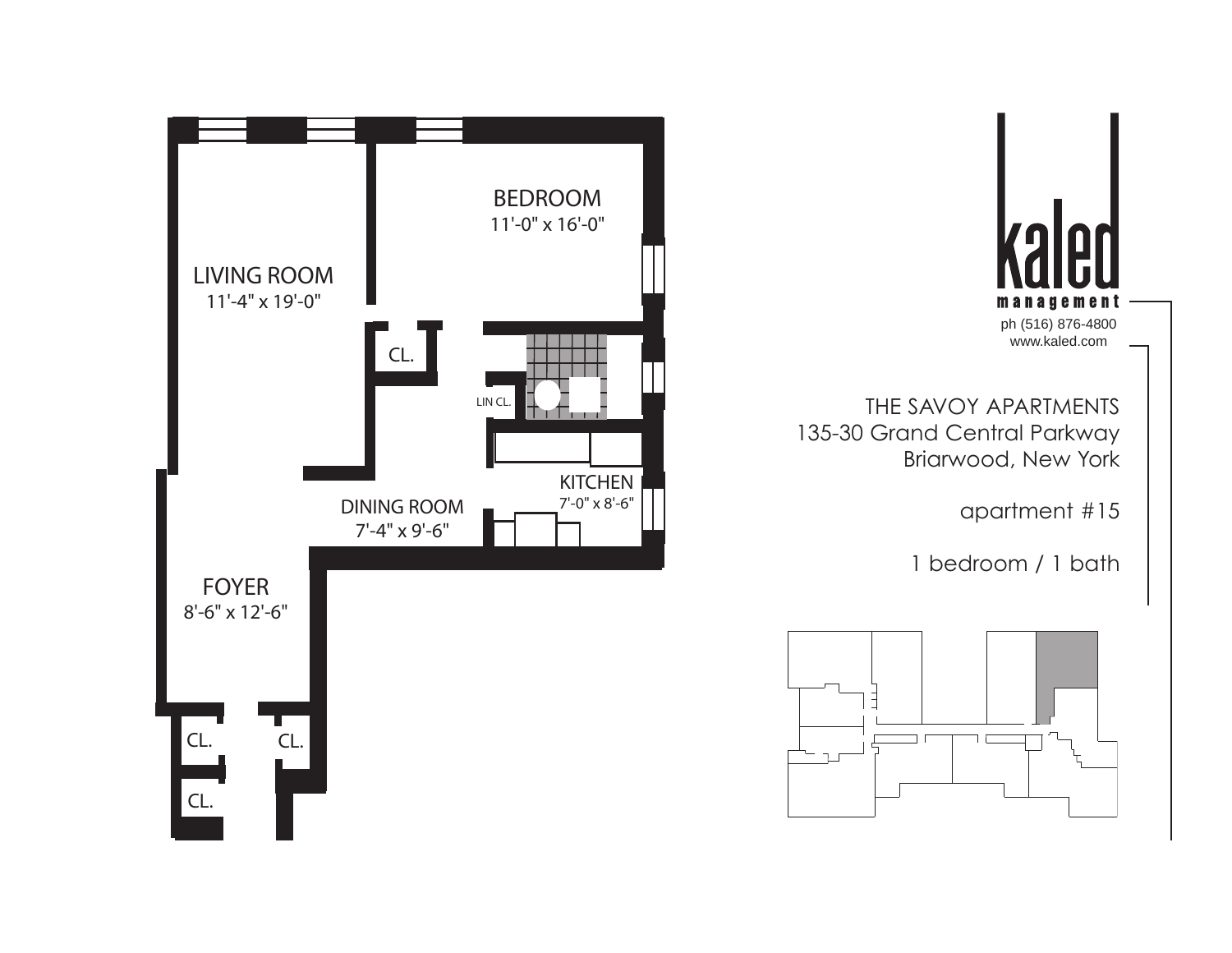

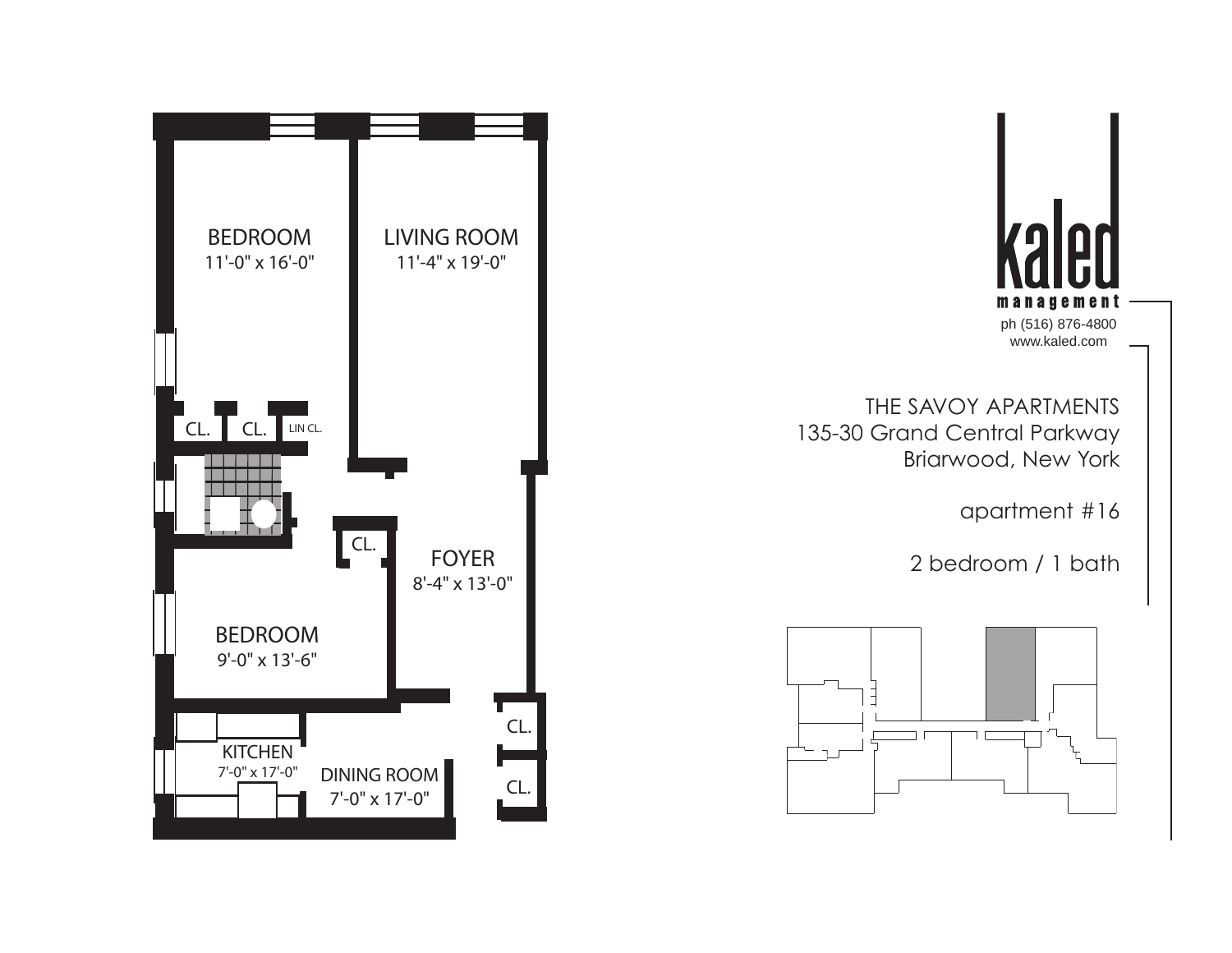

THE SAVOY APARTMENTS 135-30 Grand Central Parkway Briarwood, New York

apartment #17

2 bedroom / 1 bath



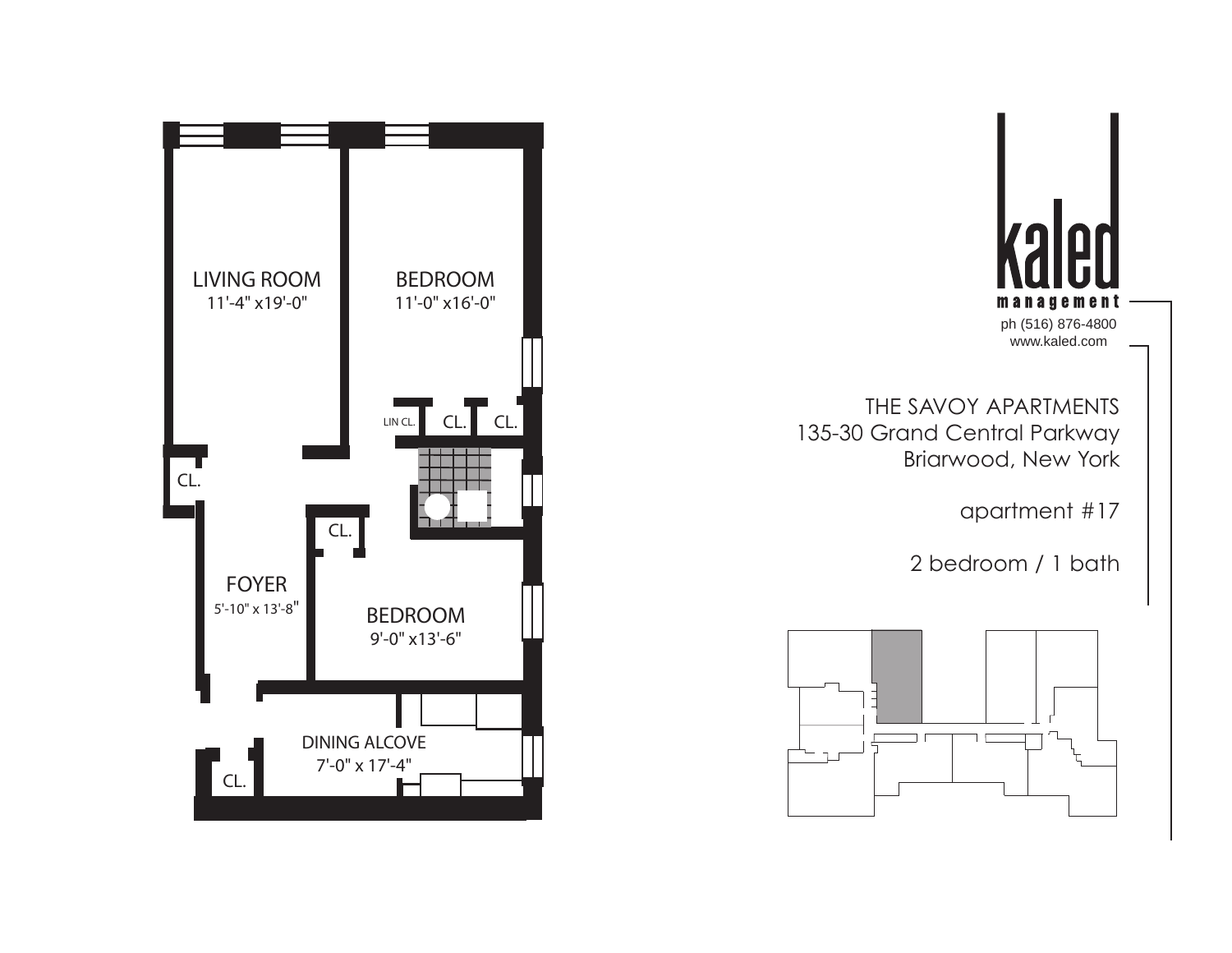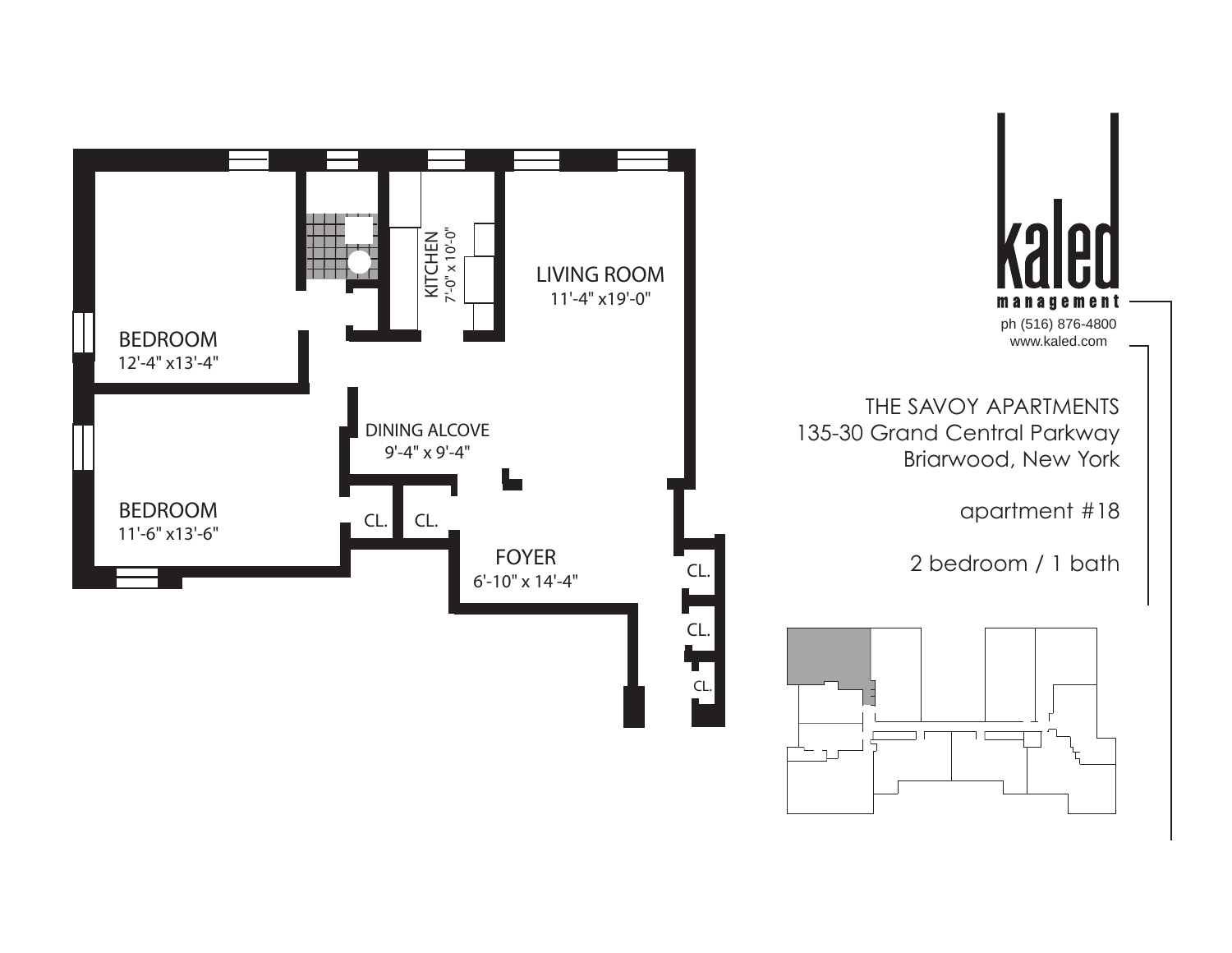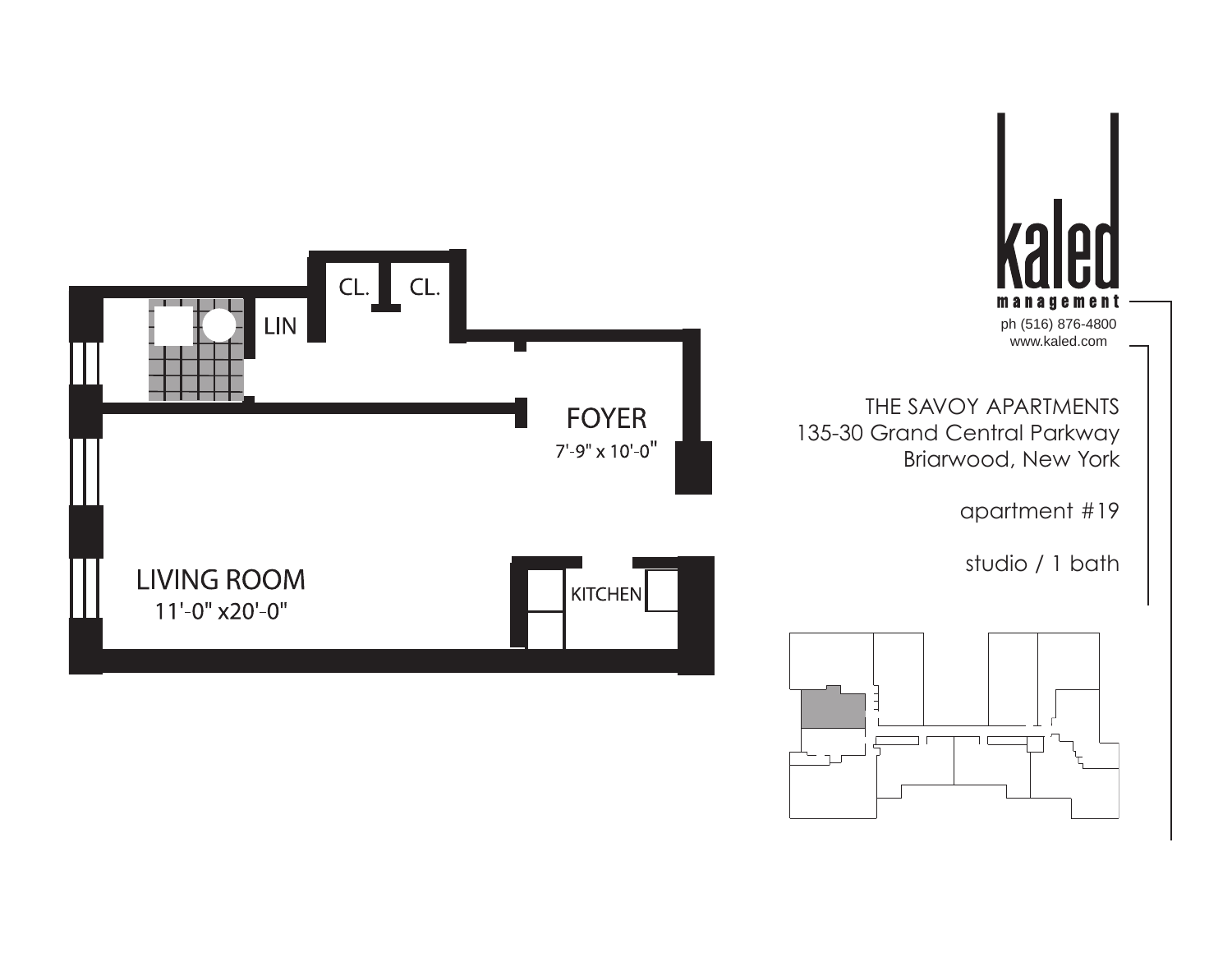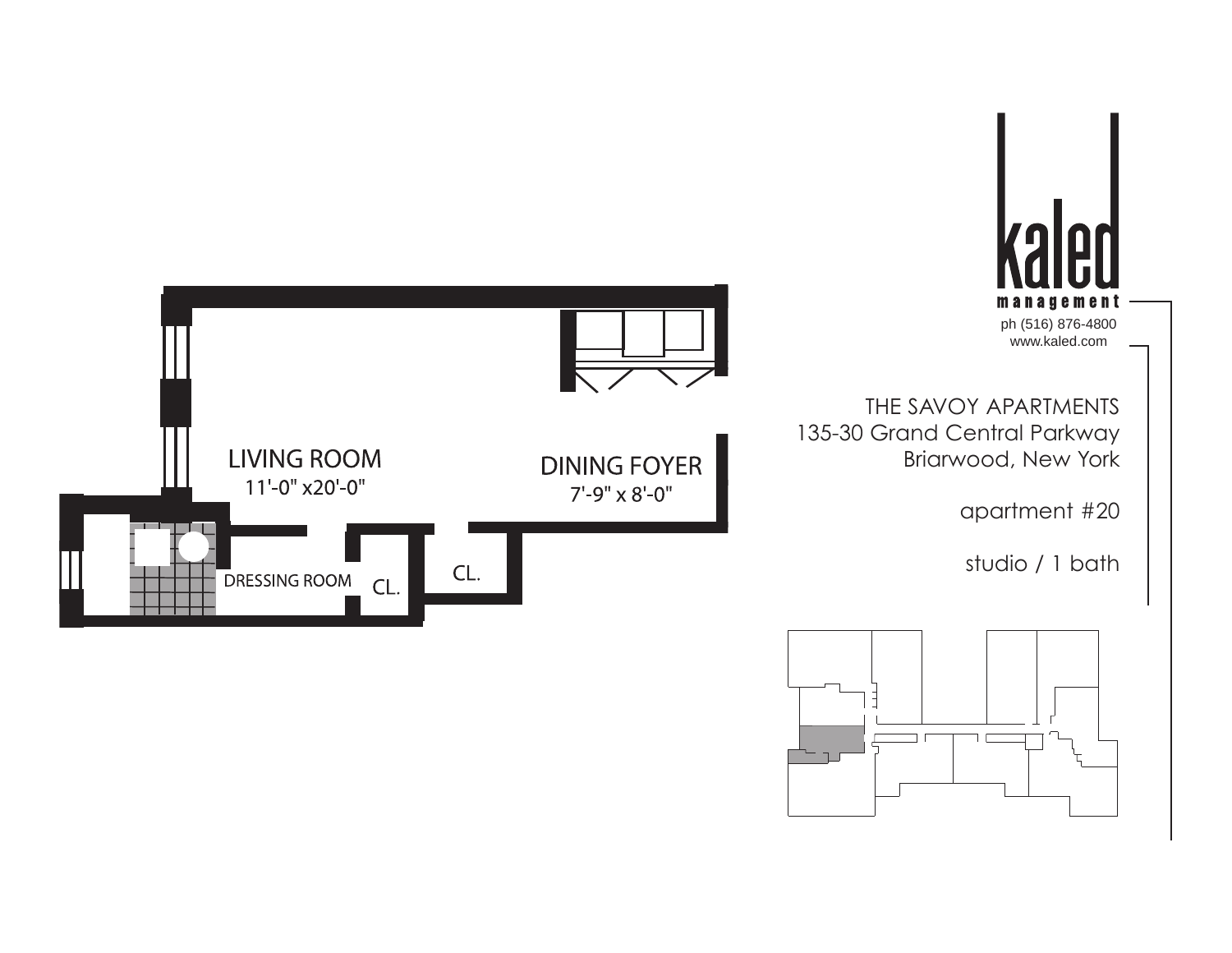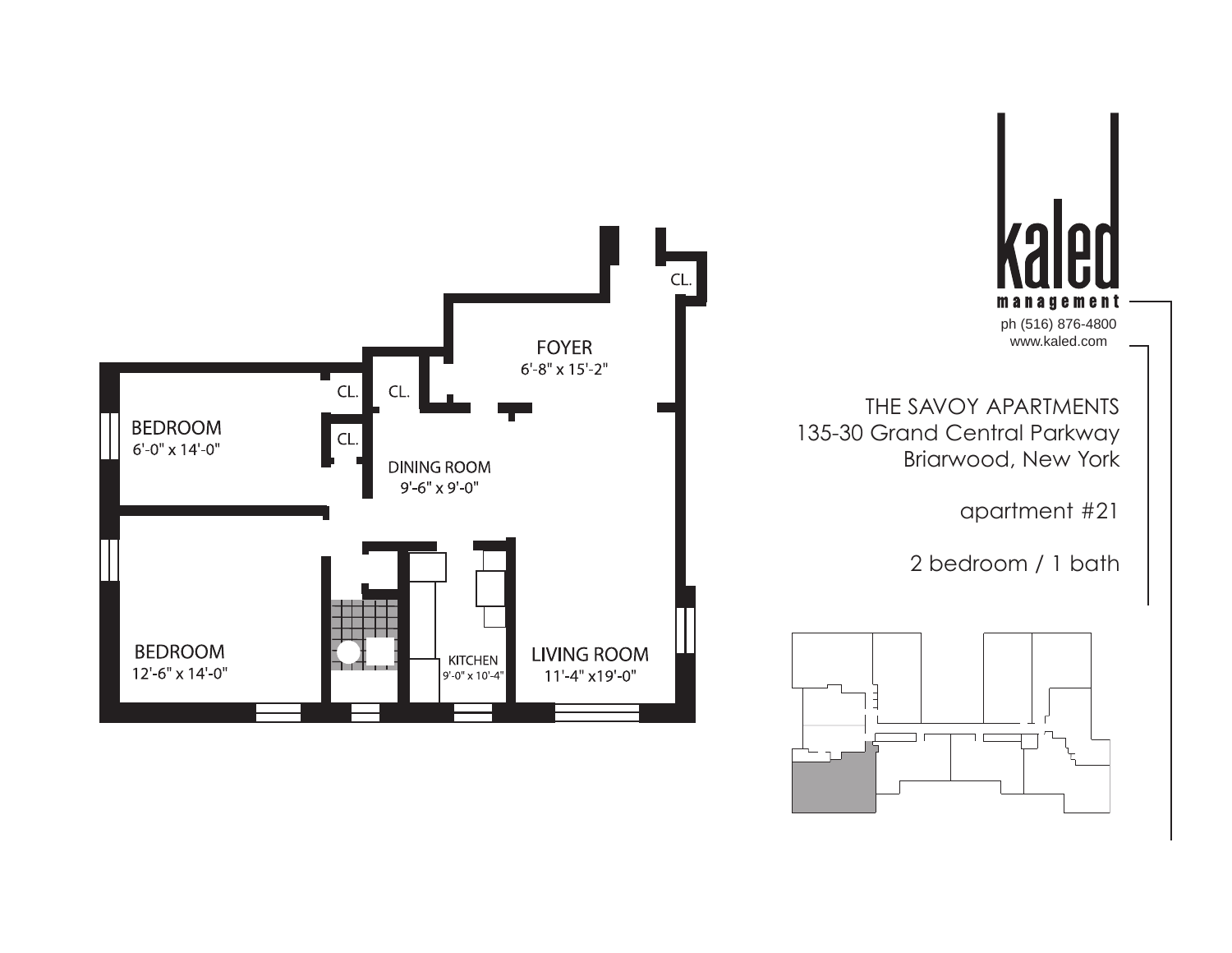



THE SAVOY APARTMENTS 135-30 Grand Central Parkway Briarwood, New York

apartment #22

1 bedroom / 1 bath